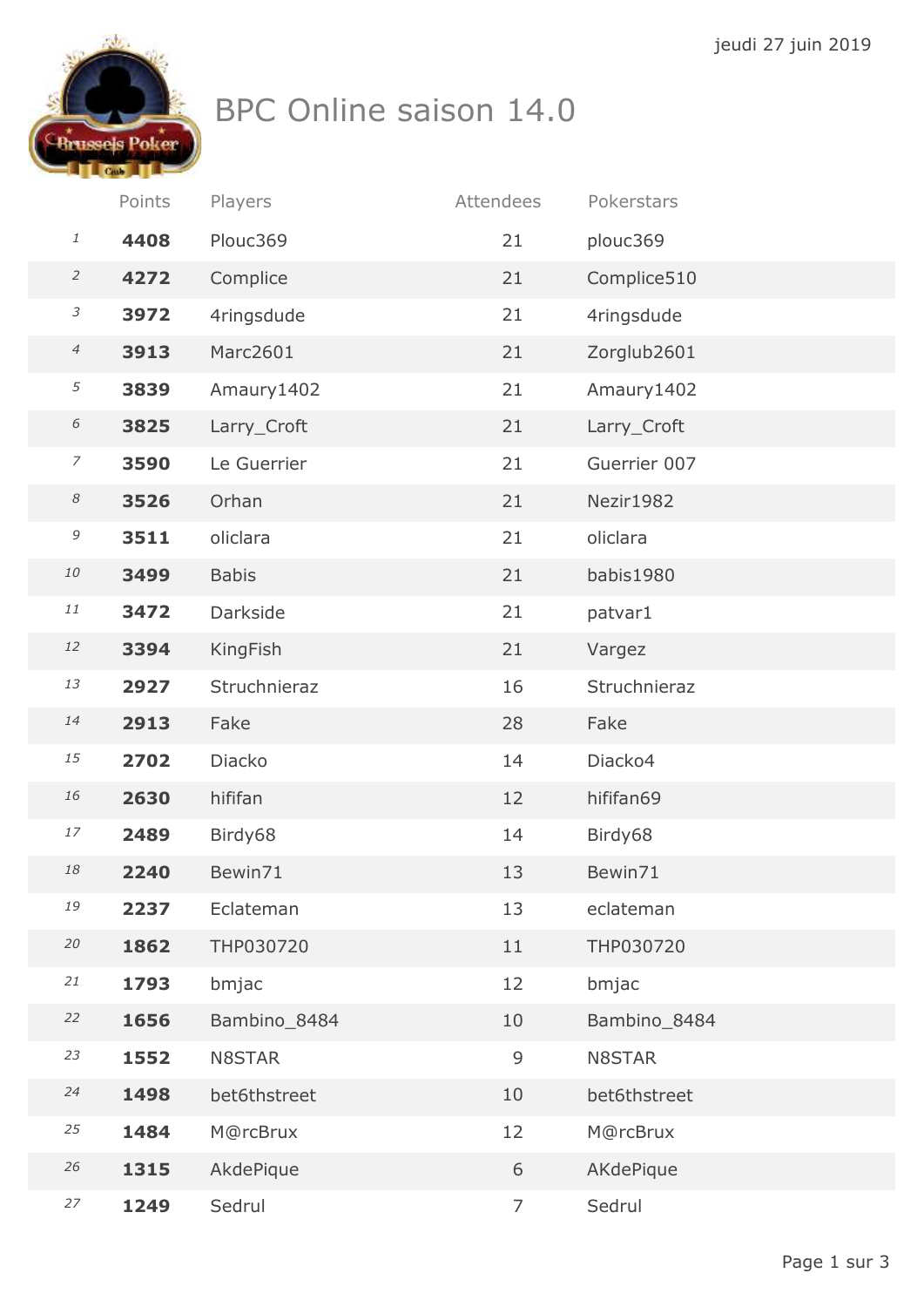|             | Points | Players         | Attendees      | Pokerstars      |
|-------------|--------|-----------------|----------------|-----------------|
| 28          | 1041   | Mudboy.be       | 5              | Mudboy.be       |
| 29          | 957    | Lud0v1c         | 5              | Lud0v1c         |
| $30\,$      | 950    | <b>AlexRJ</b>   | 5              | PoulidorRJ      |
| 31          | 926    | vérotké         | $\overline{4}$ | vérotké         |
| 32          | 801    | Sombreffe       | 6              | Sombreffe       |
| 33          | 788    | Gahak           | 6              | Scoumoune_be    |
| 34          | 613    | LucBart         | 3              | lucbart         |
| 35          | 600    | Trafi-law       | $\overline{4}$ | trafi-law       |
| 36          | 587    | Voisua          | 3              | voisua          |
| 37          | 582    | Mygalo          | 3              | MygaloBe        |
| $38\,$      | 560    | <b>Stargoss</b> | 5              | <b>Stargoss</b> |
| 39          | 559    | Fab             | $\overline{4}$ | fab2as          |
| $40\,$      | 490    | devillers67     | 3              | devillers67     |
| 41          | 482    | King of Parchy  | $\overline{2}$ | kingofparchy    |
| 42          | 455    | Tomike23111     | 3              | Tomike23111     |
| 43          | 444    | Papybelgium     | 3              | Papybelgium     |
| 44          | 399    | Amand007        | 3              | Amand007        |
| 45          | 380    | Davedavid222    | 3              | Davedavid222    |
| 46          | 359    | Legio VIII      | $\overline{2}$ | <b>KND590</b>   |
| 47          | 338    | 42skankhunt     | $\overline{2}$ | 42skankhunt     |
| $\sqrt{48}$ | 332    | <b>Jackie</b>   | $\mathbf{1}$   | Jackie-cats     |
| 49          | 328    | Beubletor19     | $\overline{2}$ | Beubletor19     |
| 50          | 316    | AANicaw         | $\mathbf{1}$   | <b>AANicaw</b>  |
| 51          | 301    | <b>Kuku2398</b> | $\overline{2}$ | <b>Kuku2398</b> |
| 52          | 300    | lamda Daddy     | $\mathbf{1}$   | lamda Daddy     |
| 53          | 293    | ded02830        | $\overline{2}$ | ded02830        |
| 54          | 271    | hood1234        | $\overline{2}$ | hood1234        |
| 55          | 271    | Vall-1992       | $\mathbf{1}$   | Vall-1992       |
| 56          | 236    | Halpi           | $\overline{2}$ | chers1961       |
| 57          | 224    | jenn.chol       | $\overline{2}$ | jenn.chol       |
| 58          | 214    | SammuelJ        | $\overline{2}$ | SammuelJ        |